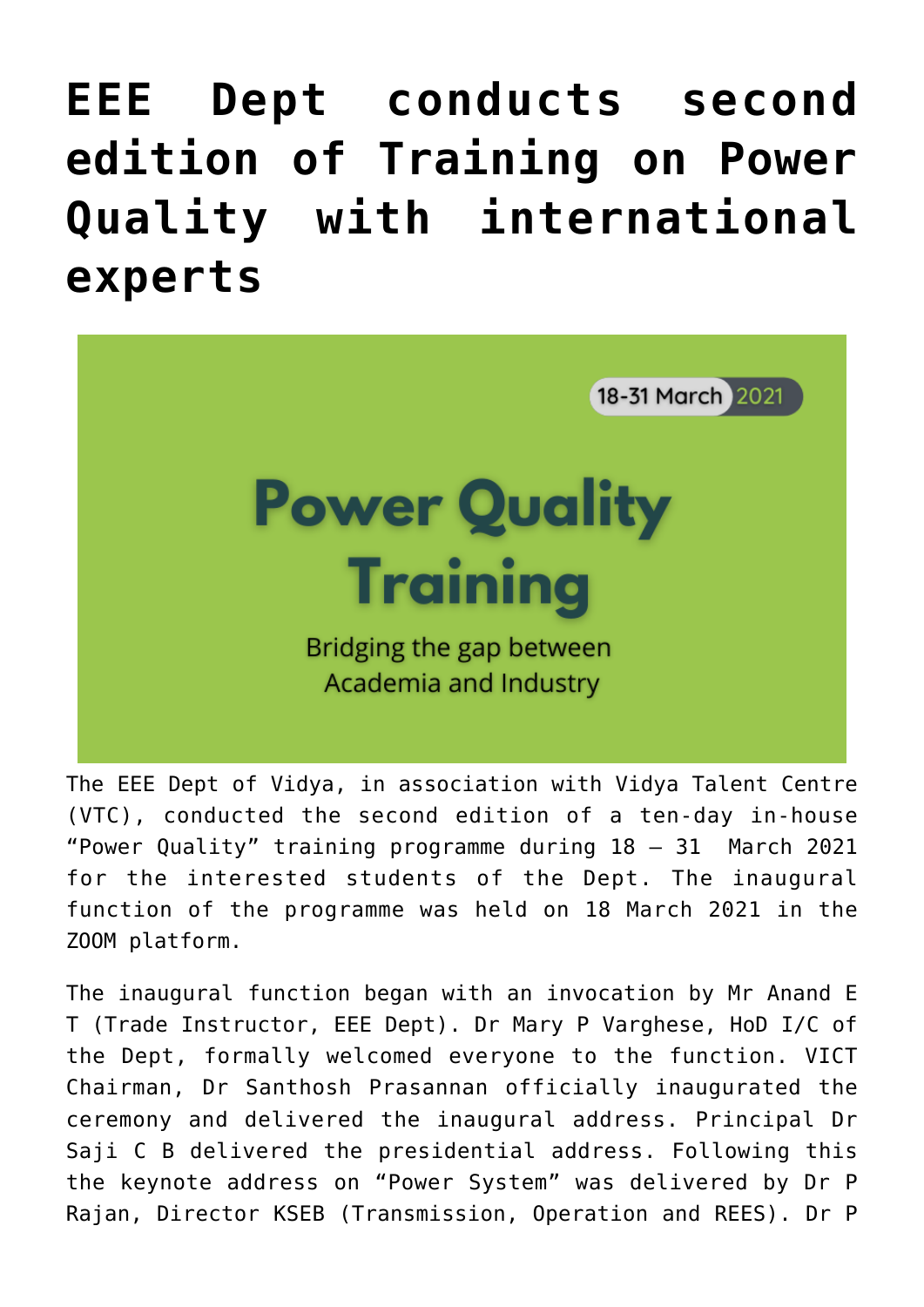Rajan spoke about the rapid changes happening in the power system industry with the injection of renewable sources and the current nature of loads. He also mentioned the various power quality issues prevailing in India now.

An overview on the training programme was presented by Dr Sudha Balagopalan, Dean-Academics. Another important part of the inaugural ceremony was the e-launch and announcement of "PQ Trainers Club", with an aim of giving the students an exposure and feel of real-life practical power quality issues with hands-on training using state-of-the-art facilities and equipments. The e-launch was officially carried out by Dr V N Krishnachandran, Vice-principal and HoD, MCA Dept.

The ceremony also witnessed special address by Er Michael Schulze, Gossen Metrawatt, Germany and Er Anilkumar P, Jeff Techno Solutions, Bangalore, who are the major pillars behind the success of this programme by their full support and providing all equipments for the PQ lab. The ceremony was also blessed by the gracious presence of Er P K Asokan, Chief Patron, VICT, Er G Mohanachandran, ED, VICT, Mr Suresh Lal, AFD, VICT, Mr P K Unnirajan, AD, VICT, Er Devarajan, PD, VICT, Mr Manu Raghurajan, Coordinator, VTC and Dr Kala Bharathan, Head, VTC.